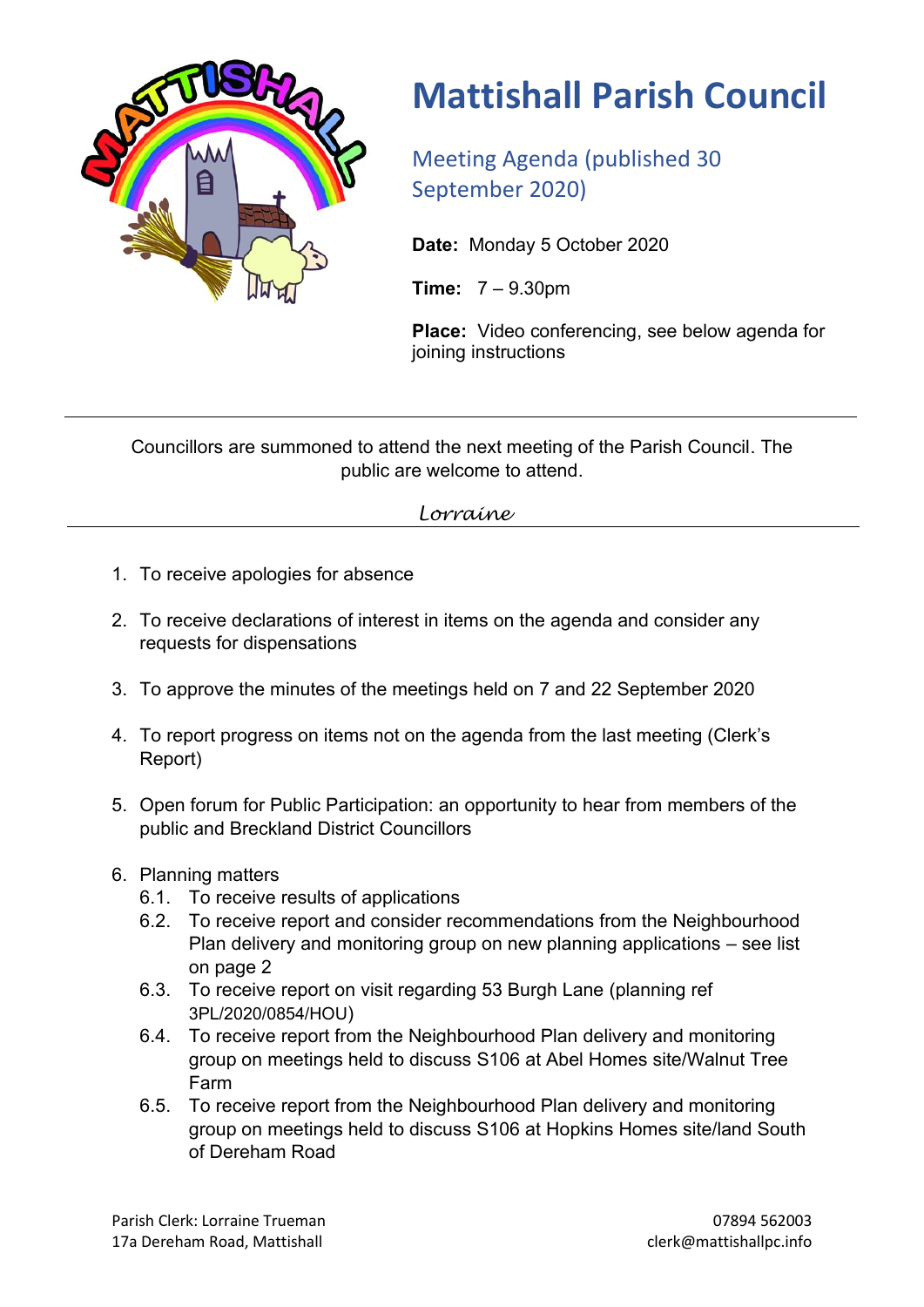- 6.6. To receive report from Neighbourhood Plan delivery and monitoring group on the response to the government consultation – changes to the current planning system
- 6.7. To discuss the response to the government White Paper planning for the future
- 7. To receive the latest SAM2 report
- 8. To review risk assessments carried out by the cemetery working group in the allotments and village green
- 9. To discuss if the Parish Council have a need to appoint a new handyman
- 10.To receive an update on the Remembrance Day event
- 11.To discuss village parking issues
- 12.Finance
	- 12.1. To approve the payment list
	- 12.2. To review Q2 finances
- 13.Correspondence 13.1. Norwich Western Link
- 14.To agree meeting dates for 2021
- 15.To receive items for 2 November agenda
- 16.To pass a resolution (under the Public Admission to Meetings Act 1960) to exclude members of the public and press for the following confidential item: To review the additional cost of installation of the goal post.

**New planning applications to receive comments (item 6.2)**

| 3PL/2020/1043/HOU | 8 Parkers Road                | Alterations and extension to existing<br>garage in rear garden                                     |
|-------------------|-------------------------------|----------------------------------------------------------------------------------------------------|
| 3PL/2020/0462/F   | Land South of<br>Dereham Road | Erection of 50 Residential Dwellings With<br>Associated Infrastructure                             |
| 3PL/2020/1008/HOU | <b>Primrose Cottage</b>       | Replace existing rear single storey lean-<br>extension with two storey<br>to<br>rear<br>extension. |